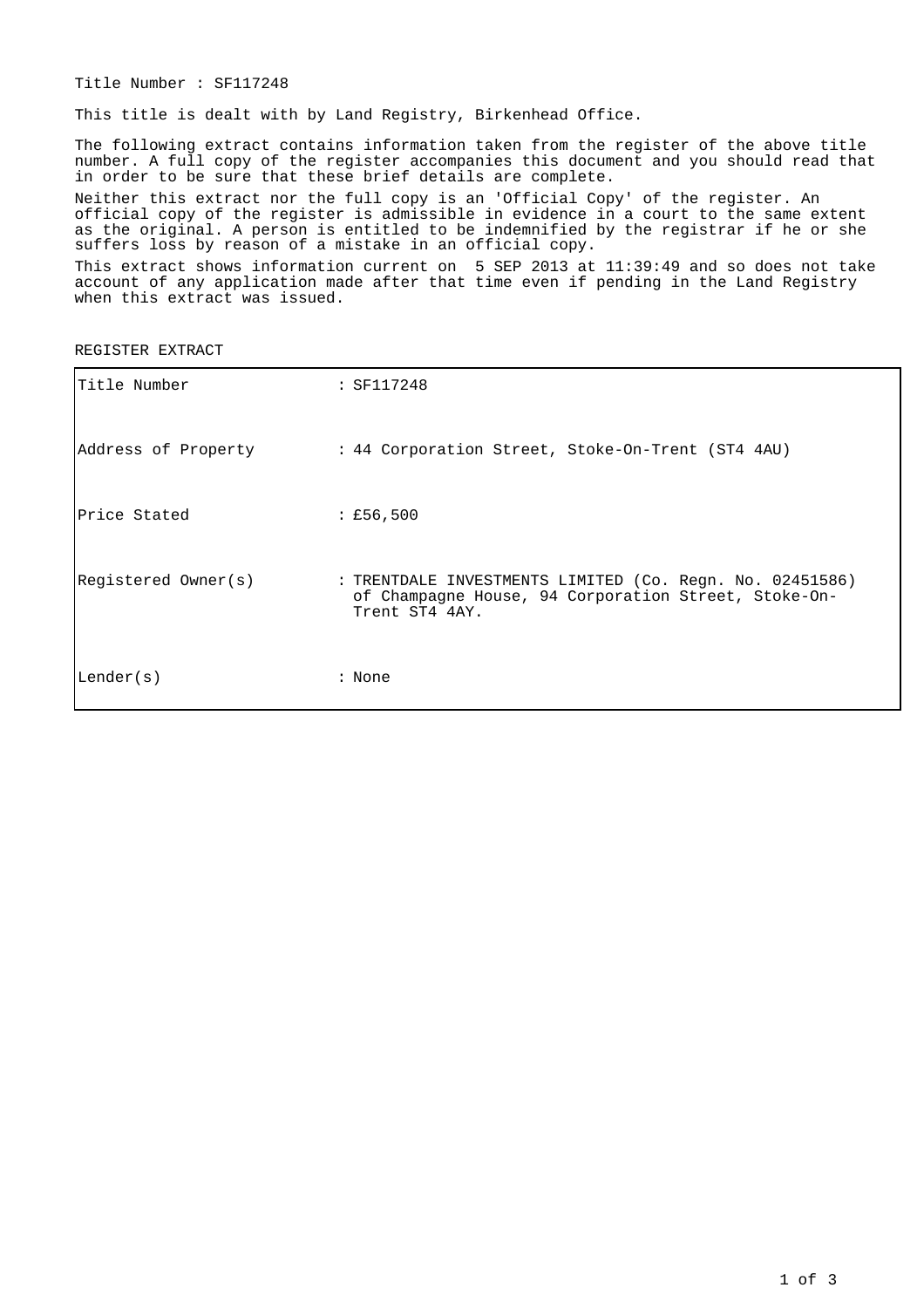#### Title number SF117248

This is a copy of the register of the title number set out immediately below, showing the entries in the register on 5 SEP 2013 at 11:39:49. This copy does not take account of any application made after that time even if still pending in the Land Registry when this copy was issued.

This copy is not an 'Official Copy' of the register. An official copy of the register is admissible in evidence in a court to the same extent as the original. A person is entitled to be indemnified by the registrar if he or she suffers loss by reason of a mistake in an official copy. If you want to obtain an official copy, the Land Registry web site explains how to do this.

# A: Property Register

#### This register describes the land and estate comprised in the title.

STOKE-ON-TRENT

- 1 (03.02.1975) The Freehold land shown edged with red on the plan of the above Title filed at the Registry and being 44 Corporation Street, Stoke-On-Trent (ST4 4AU).
- 2 There are excluded from this registration the mines and minerals and the ancillary rights excepted and reserved by a Conveyance of the land in this title and other land dated 2 September 1896 made between (1) The Queen's Most Excellent Majesty and (2) Sir Thomas Fletcher Boughey in the following terms:-

EXCEPT NEVERTHELESS and always reserved out of the present grant and release unto Her said Majesty her heirs successors and assigns All royal mines and mines of coal and ironstone and all other mines and minerals and mineral substances which Her Majesty her heirs successors or assigns was or were entitled by the custom of the said Manor or otherwise lying within or under the said premises together with the right and free liberty for her and her officers grantees and tenants to enter upon all or any part of the premises and to open work get and carry away all or any of the said mines minerals and mineral substances in or under the said premises and also to lead or carry away across through or under the said premises all and every or any other coal ironstone minerals and mineral substances and other things of a like nature gotten out of any other lands either belonging to Her Majesty Her Heirs successors or assigns or belonging to such grantees or tenants and for the purpose aforesaid to sink make erect and use all such pits buildings engines machinery roads works and conveniences upon through or under all or any of the said premises as should be necessary or expedient making compensation or satisfaction to the said Sir Thomas Fletcher Boughey or his heirs or assigns for or in respect of any damage occasioned to the surface of the said premises according to the custom of the said Manor but not for or in respect of any damage occasioned to any houses or buildings which then were or thereafter might be erected on the said land.

## B: Proprietorship Register

This register specifies the class of title and identifies the owner. It contains any entries that affect the right of disposal.

### Title absolute

- 1 (25.04.2013) PROPRIETOR: TRENTDALE INVESTMENTS LIMITED (Co. Regn. No. 02451586) of Champagne House, 94 Corporation Street, Stoke-On-Trent ST4  $4AY$
- 2 (25.04.2013) The price stated to have been paid on 16 April 2013 was £56,500.